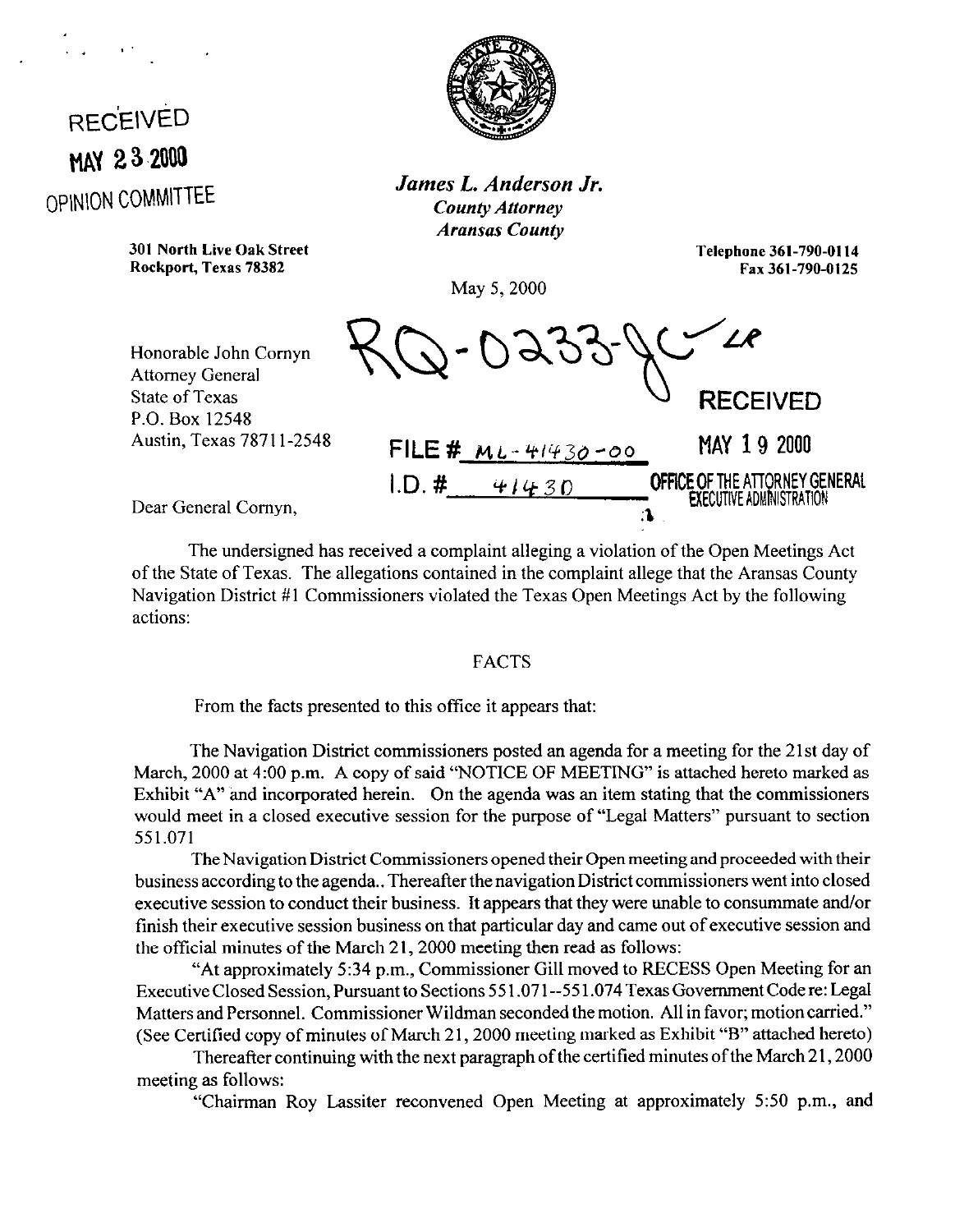announced that the Board would RECESS their Closed Session until Wednesday, March 22,2000, at  $1:30$  p.m., to discuss the Slip-Stall Lease Agreements."(Exhibit "B")

 $\mathbf{v} \in \mathcal{T}$  ,  $\mathbf{v} \in \mathcal{V}$ 

 $\sim$ 

Thereafter continuing with the last paragraph of the certified minutes of the March 21, 2000 meeting as follows:

'Commissioner Wildman moved to adjourn. Commissioner Gill seconded the motion. All in favor; motion carried." (Exhibit "B")

The Navigation District Commissioners then adjourned the meeting posted for March 21, 2000.

Then it appears that the Navigation District Commissioners met again the next day (March 22,200O) at 1:30 and immediately went in to Executive Closed Session.

Thereafter continuing with the certified copy of the minutes of the meeting of March 22, 2000 as shown on Exhibit "C" attached hereto and incorporated herein as follows:

"The Board of Navigation and Canal Commissioners reconvened at 1:30 p.m. in Executive Closed Session after recessing the Closed Session on Tuesday, March 21,2000, with Chairman Roy Lassiter presiding. Commissioners present were Lynn Wildman, Dan Gill, Luna Bell; Attorney Jim Mays. Commissioner Dominguez was not present."

## **OUESTIONS**

l)May an Executive Closed Session that was placed on a " NOTICE OF MEETING" that was to the held at a given time and date be continued to another date if the posted meeting in which the Executive Closed Session was authorized is officially adjourned?

2) Did the commissioners of the Aransas County Navigation District #l violate the Texas Open Meetings Act by failing to post an agenda for the meeting held on March 22, 2000?

3) Did the commissioners of the Aransas County Navigation District #l violate the Texas Open Meetings Act by failing to post an agenda for the Executive Closed Session held at 1:30 p.m. on March 22, 2000?

4) Did the commissioners of the Aransas County Navigation District No. 1 violate the Texas Open Meetings Act by failing to post an agenda for an open meeting for the Executive Closed Session held on March 22, 2000 and by failing to open up into an open meeting prior to going into a closed executive session pursuant to section 551.101 of the Texas Open Meetings Act?

## BRIEF

Although the issue of recessing an open meeting of a governmental body was recognized as a case of first impression in Rivera vs. City of Laredo 948 S.W.2nd 787 the issue was addressed indirectly by way of dicta and incorporating some logic of the states of Michigan and California. The court went on to cite Texas Attorney General Opinion H-l 000 which opined that a recess of an OPEN MEETING could continue only until the next day without re-posting the meeting.

The undersigned has not been able to find any Attorney General Opinions or case law that deals even remotely with the issue of recessing an Executive Session until the next day after having properly adjourned the open meeting in which the original Executive Session was authorized.